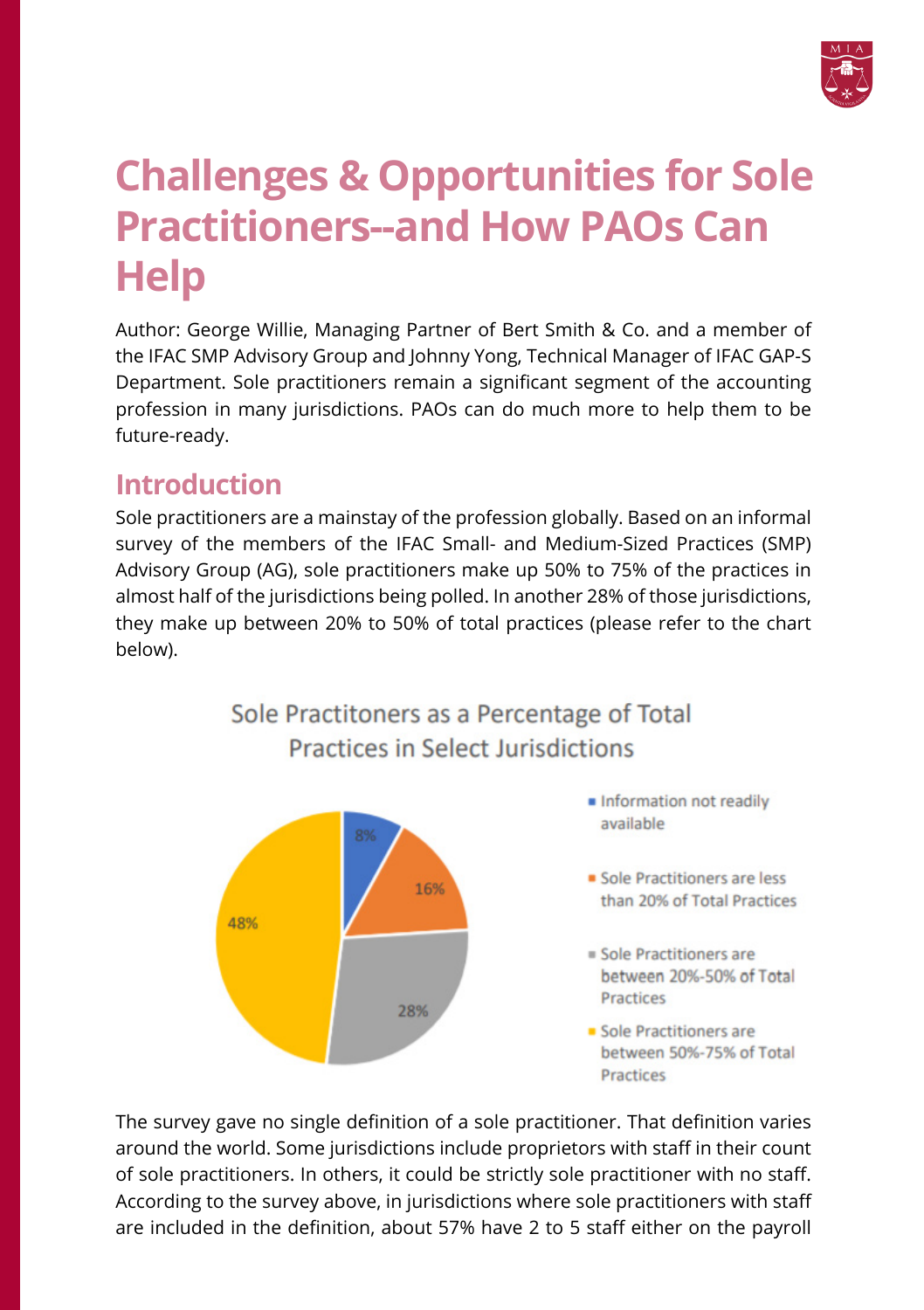

or employed as subcontractors. Some Professional Accountancy Organizations (PAOs), such as those from Hong Kong and Malaysia have records of sole practitioners that employ up to 30 staff at any given time.

## **The Challenges and Opportunities Confronting Sole Practitioners**

Many of the challenges faced by sole practitioners are known to the PAOs. Based on IFAC's 2018 Global SMP Survey —the latest available data—the following are the most prominent challenges sole practitioners have reported:

- Keeping up with changes in regulations and standards (59% of sole practitioners, compared to an average of 45% across all other practice segments);
- Attracting new clients and retaining existing clients (50%, compared to 46%);
- Rising costs and managing cashflows (42%, compared to 39%).

This survey's data is limited because it captures only sole practitioners with no staff, but the broad trends are still significant for the sector.

The IFAC SMP AG has in the past produced a suite of materials that cover sole practitioners. For example, Module 2 of the **[Guide to Practice Management](https://www.ifac.org/knowledge-gateway/preparing-future-ready-professionals/publications/guide-practice-management-small-and-medium-sized-practices)  [for Small- and Medium-Sized Practices](https://www.ifac.org/knowledge-gateway/preparing-future-ready-professionals/publications/guide-practice-management-small-and-medium-sized-practices)** (PM Guide) lists the opportunities and challenges for a sole practitioner's business model compared to a conventional partnership. Module 7 and 8 of the Guide includes risk management and exit considerations in relation to sole practitioners. The **[IFAC Guide to Quality Control](https://www.ifac.org/system/files/publications/files/SMP-Quality-Control-Guide-3e.pdf)**  Manual (3rd Edition) has a sample quality control manual for a sole practitioner with non-professional staff.

While a number of IFAC Knowledge Gateway articles such as "**[Encouraging](https://www.ifac.org/knowledge-gateway/preparing-future-ready-professionals/discussion/encouraging-successful-exit-strategies-passing-baton)  [Successful Exit Strategies – Passing the Baton](https://www.ifac.org/knowledge-gateway/preparing-future-ready-professionals/discussion/encouraging-successful-exit-strategies-passing-baton)**" or "**How to Support the SMP [of the Future](https://www.ifac.org/knowledge-gateway/preparing-future-ready-professionals/discussion/encouraging-successful-exit-strategies-passing-baton)**" were written with SME and SMP audiences in mind, many of the suggestions and initiatives will be equally practicable for sole practitioners.

Recently, there has been anecdotal evidence that sole practitioners have been particularly impacted by Covid-19 because of the level of support required by their clients, the costs of being in practice (made worse by non-payment from some existing clients), and because many small businesses have been forced to close due to the pandemic. Small business has long been a sector regularly served by sole practitioners.

The challenges for the sole practitioners are usually more significant compared to those of a partnership because: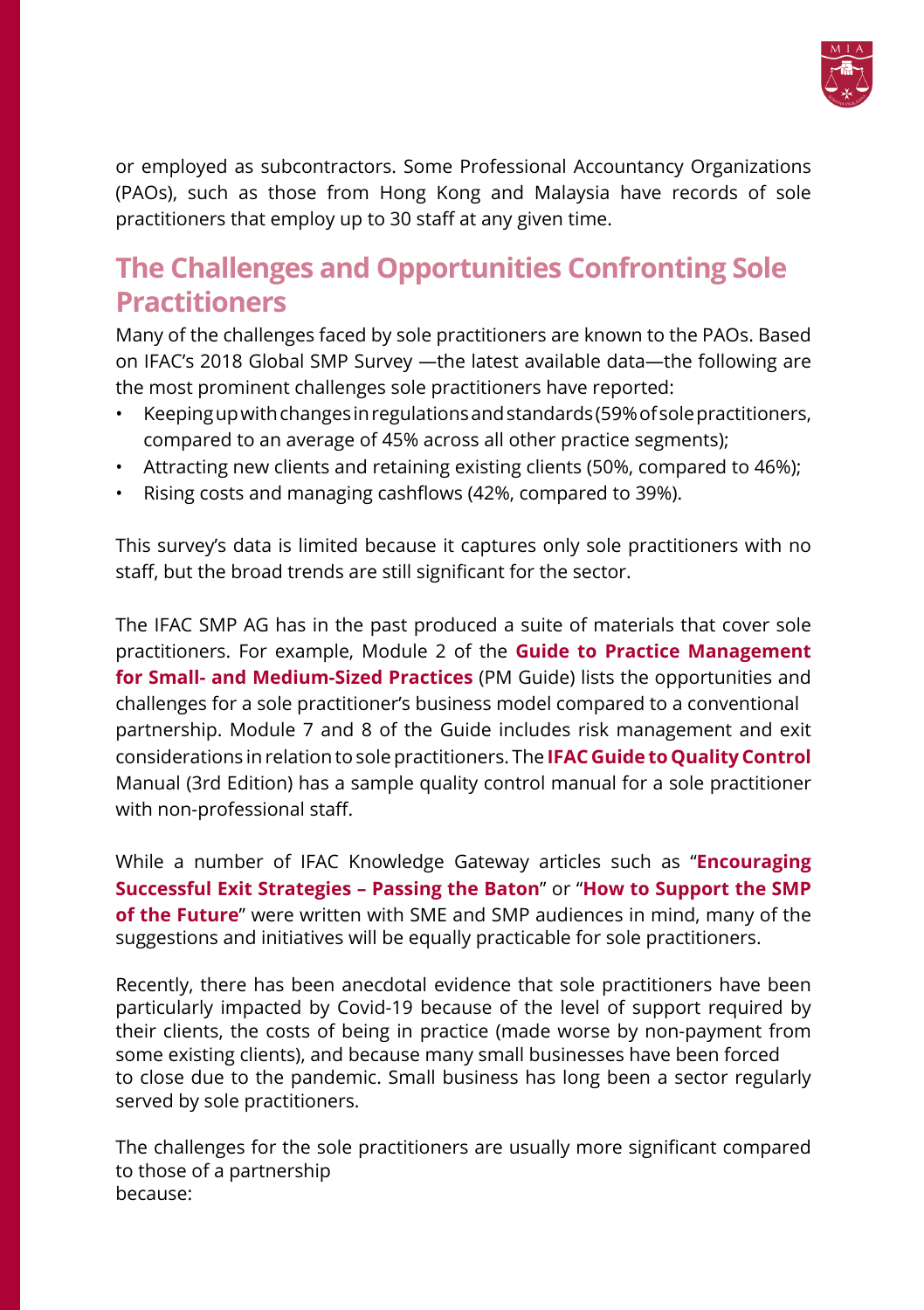

- Sole practitioners cannot easily share ideas among peers. In a typical sole practitioner's set-up, there is no peer at the top of the organization in the first instance.
- Operations are limited by a relative lack of assets, low savings for investment necessary in the practice, and limited access to funding --though there are ways to overcome such shortfalls.
- Keeping up with the rapid changes in technology, rules, and regulations can be especially daunting to a sole practitioner because of the feeling of personal isolation.

Ultimately--as the AG has discussed--the lack of time is a major obstacle confronting a sole practitioner. As operating environments become even more complex, the major limitation to the sole practitioner might simply be the lack of time to learn or re-learn skills and concepts to deal with such upheaval.

## **How Can Professional Accountancy Organizations (PAOs) help?**

At the SMP AG meeting in July 2020, the AG was asked about the type of support that PAOs should consider offering to this significant segment of the profession. The responses yielded many insights.

In keeping up with the rapid pace of change:

- PAOs can share information on technology tools and resources that sole practitioners can leverage. For example, SAICA has published a comprehensive **[manual](https://www.saica.co.za/portals/0/documents/saicasoftwareguide.pdf)** on the type of software available in the South African marketplace. The Malaysian Institute of Accountants is also coming out with a similar guide.
- PAOs should consider negotiating financing packages for sole practitioners to make these technology investments. The PAO in Malta, for example, worked with information technology suppliers to offer software packages to its practitioners.
- Sole practitioners must remain engaged members of the PAO to have the support and information as needed.
- Leveraging social media will be useful for sole practitioners– especially in attracting and retaining staff.
- Support through training and other implementation resources will be important. Sole practitioners will be looking to their PAOs to assist with the fast pace of changes in rules and regulations.